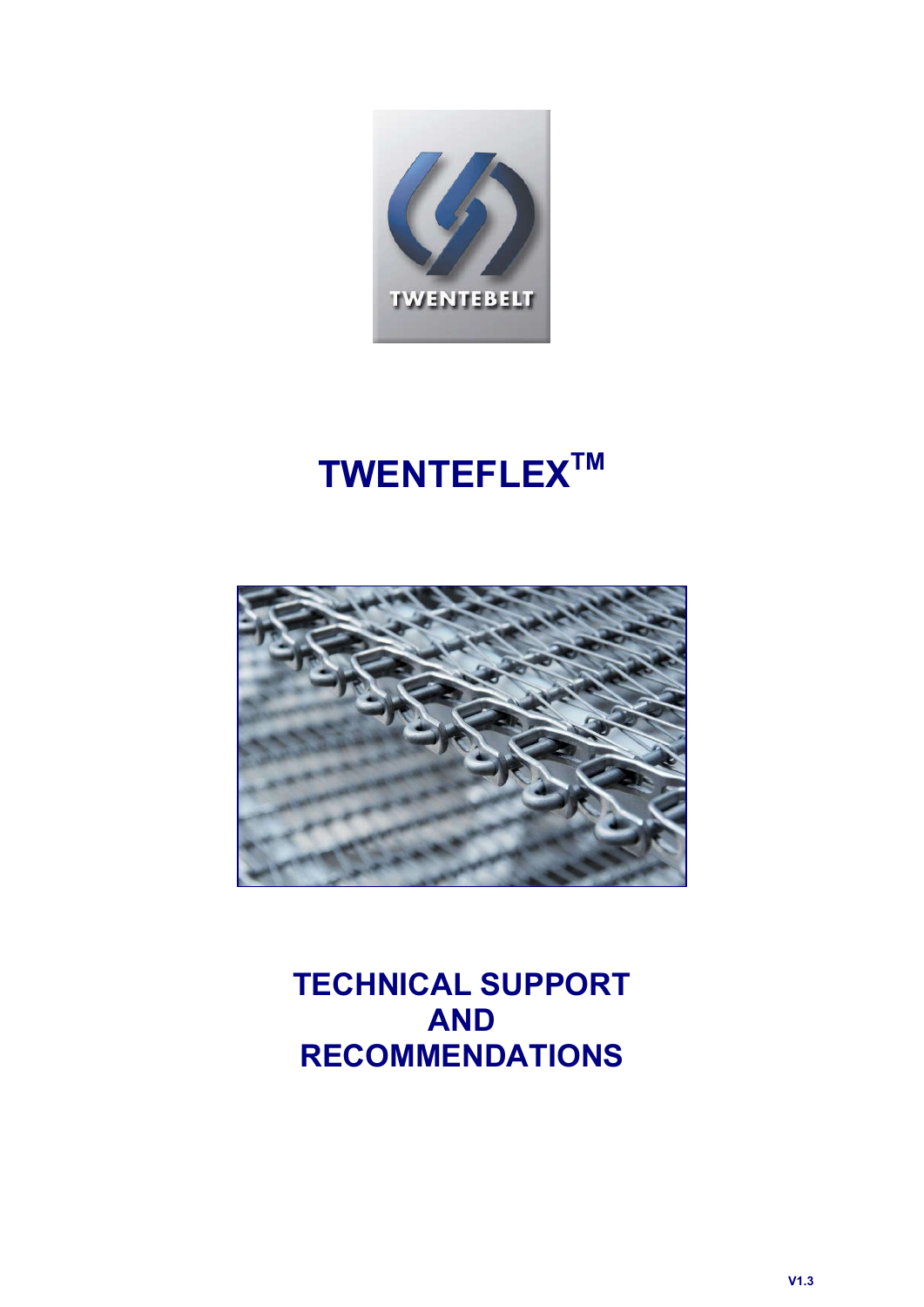## DRIVE COMPONENTS

| <b>TBU 30 Drive Sprockets</b> |                                                | PITCH 30 mm                 |                                 | <b>Support Roll</b>                            | <b>Flange Roll</b>                            |
|-------------------------------|------------------------------------------------|-----------------------------|---------------------------------|------------------------------------------------|-----------------------------------------------|
| Number of<br>Teeth            | <b>Pitch Circle</b><br><b>Diameter</b><br>[mm] | <b>Hub Diameter</b><br>[mm] | <b>Outside</b><br>diameter [mm] | <b>Support Roll</b><br><b>Diameter</b><br>[mm] | <b>Flange Roll</b><br><b>Diameter</b><br>[mm] |
| $12 \,$                       | 117,1                                          | 100,1                       | 125,1                           | 103,9                                          | 100,1                                         |
| 16                            | 155,4                                          | 139,4                       | 164,4                           | 143,2                                          | 139,4                                         |
| 21                            | 203,4                                          | 188,1                       | 213,1                           | 191,9                                          | 188,1                                         |

| <b>TBU 40 Drive Sprockets</b>    |                                                | PITCH 40 mm                 |                                 | <b>Support Roll</b>                            | <b>Flange Roll</b>                            |
|----------------------------------|------------------------------------------------|-----------------------------|---------------------------------|------------------------------------------------|-----------------------------------------------|
| <b>Number of</b><br><b>Teeth</b> | <b>Pitch Circle</b><br><b>Diameter</b><br>[mm] | <b>Hub Diameter</b><br>[mm] | <b>Outside</b><br>diameter [mm] | <b>Support Roll</b><br><b>Diameter</b><br>[mm] | <b>Flange Roll</b><br><b>Diameter</b><br>[mm] |
| $12 \,$                          | 155,6                                          | 135,3                       | 164,3                           | 140.1                                          | 135,3                                         |
| 16                               | 206,4                                          | 187,4                       | 216,4                           | 192,3                                          | 187,4                                         |
| 21                               | 270,1                                          | 252,1                       | 281,1                           | 256,9                                          | 252,1                                         |

The width of all sprockets is 50 mm for sprockets with two bosses and 31 mm for sprockets with one boss.

Sprockets should be placed in the links at both belt edges at the drive shaft only.

Standard drive sprocket materials are:

- Ultra High Density Poly Ethylene (-60 to +60˚C)
- PA6G (Nylon)  $(-60 \text{ to } +60^{\circ}\text{C})$
- Stainless Steel

Idler shafts must be fitted with flanged and support rollers. Support rollers should be placed on all shafts every 250 to 300 mm to minimize bending of the cross rods.

The flange rollers *must* support the outer links. The lack of rollers supporting the links *will* result in mesh damage (breaking of mesh spiral wire).

Drive sprockets and idler rollers should be placed in such a way that the belt is lifted from the belt support rail by 1 or 2 mm.

If the wheels are placed lower then the support rails the belt is pulled into the support rail which can result in excessive wear on belt and support rails, increased belt tension, tracking problems, etc.

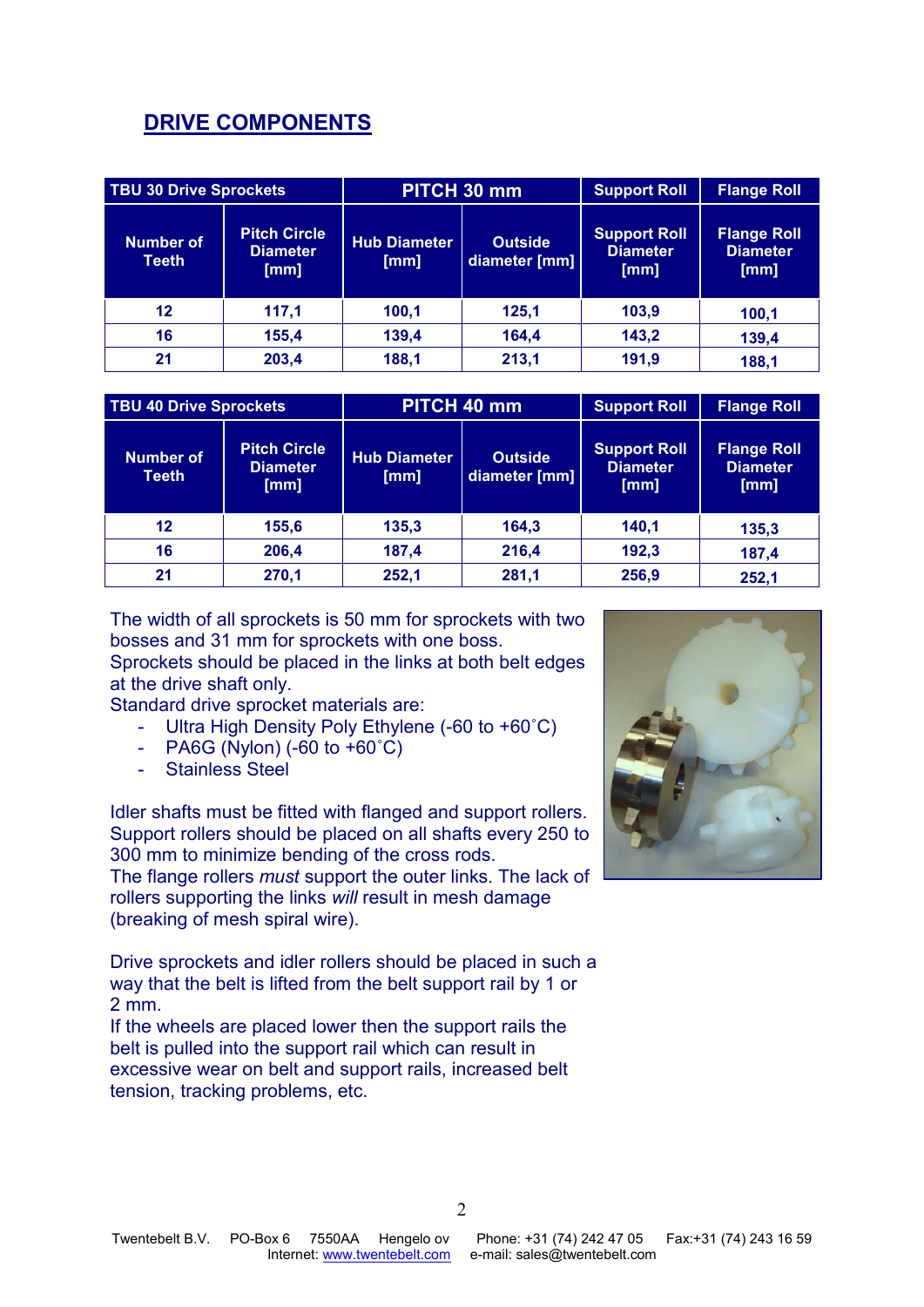## GENERAL REMARKS

#### System design

Let the belt follow its desired path as much as possible. Minimize the use of guide plates to track the belt. Avoid long infeed and outfeed sections. Make sure that the belt transition from one belt support section to the next is smooth.

#### Take-up

The take-up must be able to absorb 1% of the total belt length. Minimize added weights in the take-up as much as possible.

#### Cage overdrive

In most applications a cage overdrive setting of approximately 800 to 1200 mm per tier revolution faster then the inside belt edge is recommended. Increasing the cage overdrive will decrease the belt tension and increase the possibility of the belt surging (belt hesitation, stick-slip). The optimum overdrive setting is just before the belt starts surging making sure the belt can be pulled from the cage by hand force at least 1 to 2 cm.

#### **Operation**

Clean the belt and supports regularly to avoid high belt tensions due to friction increase caused by product contamination. Prevent excessive ice build-up in freezers.

## BELT SUPPORT RAILS

There must be at least 50 mm free space between the drum and the inner support rails at all times to prevent the links being crushed between them. The advised distance between the support rail and the belt edges is 60 to 90 mm. In general the advised number of support rails is:

| <b>Belt width</b><br>[mm] | <b>Number</b><br>оf<br><b>supports</b> |  |
|---------------------------|----------------------------------------|--|
| $\leq 610$                | 2                                      |  |
| 611 - 1016                | 3                                      |  |
| 1017 ≥                    |                                        |  |

The common used belt support material is PE-1000 or PE-500 high density poly ethylene. Other materials are possible depending on application. The advised width of the support rail is 15 mm. Smaller widths of the rail could increase movement of the spiral overlay. Widths smaller then 10 mm are not recommended. The side of the support rail must be rounded.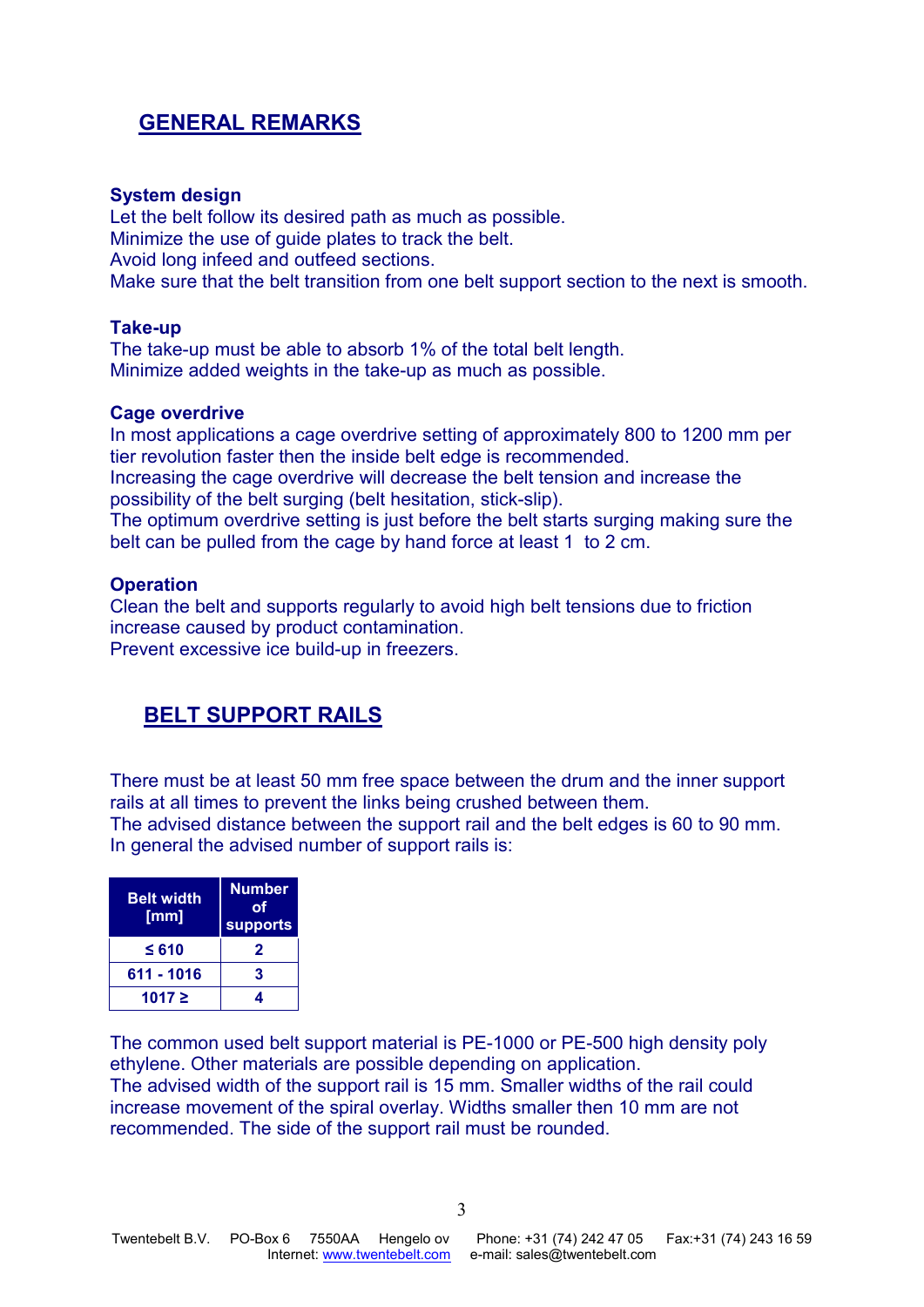## CAGE/DRUM BARS

In order to obtain a smooth drive it is recommended to use cage bars that are 50 to 60 mm wide with a flat drive surface and a 3x3 chamfer spaced apart approximately 120 mm. At temperatures below 60˚C the recommended material is PE-1000. For applications over 60˚C stainless steel cage bars or a full stainless steel cage can be used. If stainless steel is used for cage drive surface, the overdrive can be decreased to 400 to 600 mm due to the increased friction coefficient. Keep in mind the belt edge will wear more quickly on a stainless steel cage surface.

It is recommended that the cage bars are covering at least 30% of the cage.

Wider cage bars spread out the total generated friction drive force over more cross rods which decreases the force per cross rod directed to the cage middle and thus decreases the bending of the cross rod. Reducing the bending of the cross rods will optimize the drive generated by the friction between belt and cage bars. The energy needed to bend the rods can not be converted into drive force. Because the cage moves faster then the belt, the cross rods are exposed to cyclic loading each time the cross rod passes a cage bar. Reducing cross rod bending will extend belt life and create a smoother belt run.

It is recommended to maximize the width and number of cage bar strips on the cage as much as possible especially when running spiral systems with high loads.

The use of rounded cage bars can result in undesired movement of the inside links. Depending on the radius of the cage bars only one cross rod could be in contact with a cage bar. This can cause sudden undesired movement of this rod when it passes the top of the cage bar radius. A flat drive surface almost equals the cage radius. It is recommended to select a cage bar that is wide enough to drive at least two collapsed cross rods.

Recommended cage bar design: Not preferred cage bar design:





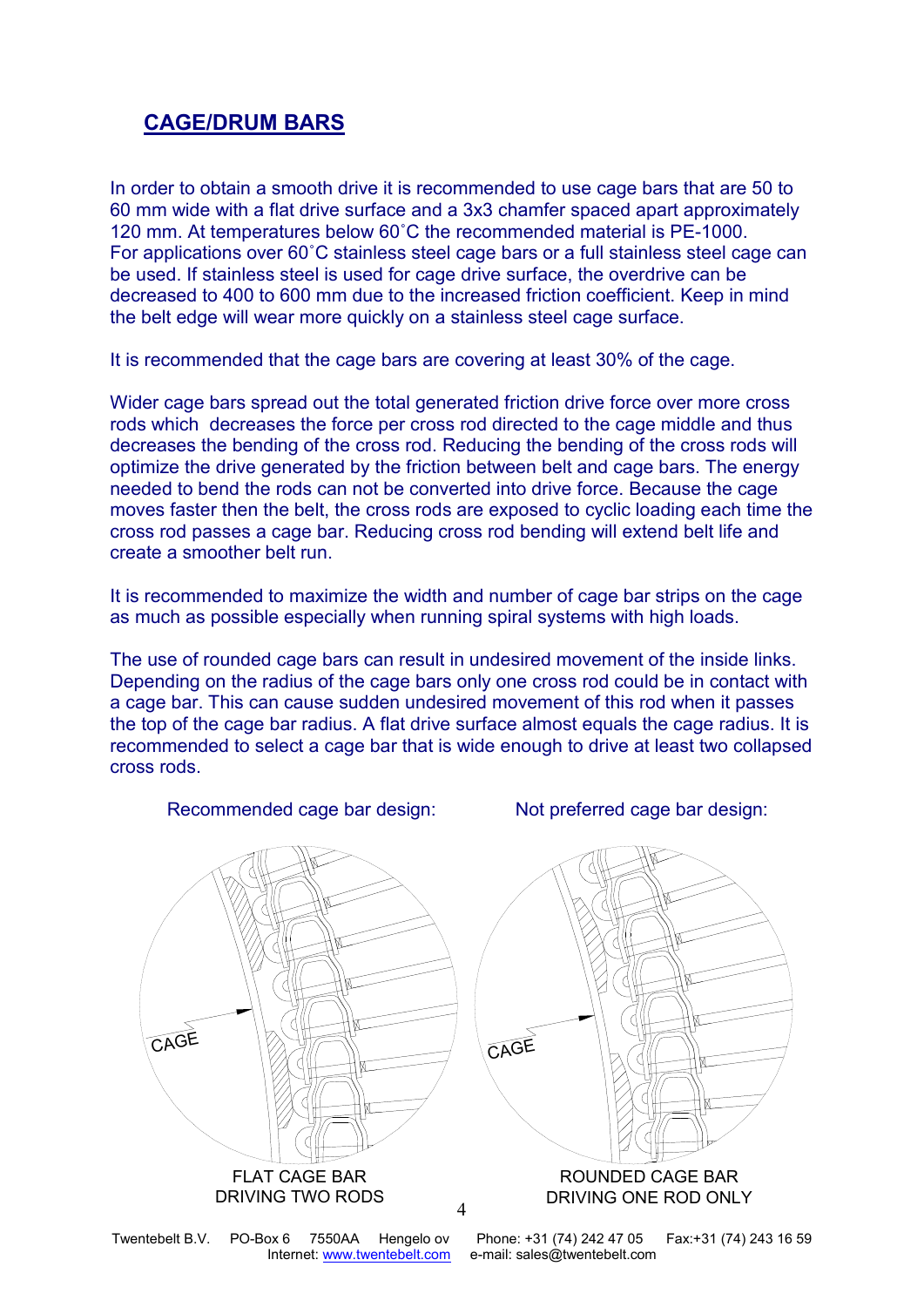## CONNECTOR ROD

When the belt has to be spliced together it is recommended to use a supplied connector rod. This rod is bent at one end and can be secured with a nut at the opposite end.

- If possible insert the rod from the side that will be running against the cage. This creates a continuous edge without the risk of sharp welds damaging the cage bars.
- Tighten the nut making sure the belt still collapses properly.
- Weld the nut to the rod making sure the rod end is smooth.
- Weld the inside legs of both links to the cross rod. Make sure the bent side of the rod is inserted in the middle
- hole of the link as far as possible.

Make sure both links are flat/parallel to each other. The inside welds preferably is a small weld that doesn't compromise the rod or link strength.

#### For shortening the belt:

- Use a grinding tool or cutter to carefully cut the cross rod at both belt edges in the space between the inner legs of two links.
- Remove the two short pieces of cross rod from the links.
- Remove the cross rod.
- Preferably remove (add) an even number of pitches at a time.







### **RETROFIT**

- When replacing an old belt it is recommended to also re-new the cage bars, belt support rails and sprockets/rollers.
- Check if the new belt will pass the system with enough clearance. Especially at hold down strips, the inside belt support and the take-up area.
- Check if the drive sprockets engage the links of the new belt properly. It may be necessary to reposition the sprockets on the drive shaft.
- When replacing the old belt with a different pitched belt, the pitch circle diameter of the drive sprockets may differ somewhat from the old size.
- Be aware that this changes the belt speed and thus the overdrive of the cage.
- If the new sprocket is smaller in diameter check if the belt is not pulled into the belt support rails.
- Check if the links are supported on *every* shaft.
- Check if the belt runs over all idler rollers properly.
- Check throughout the whole system if there are any possible catch points.
- After fitting the new belt check if the overdrive settings need to be adjusted.
- Check if the product dwell time has changed and adjust if needed.